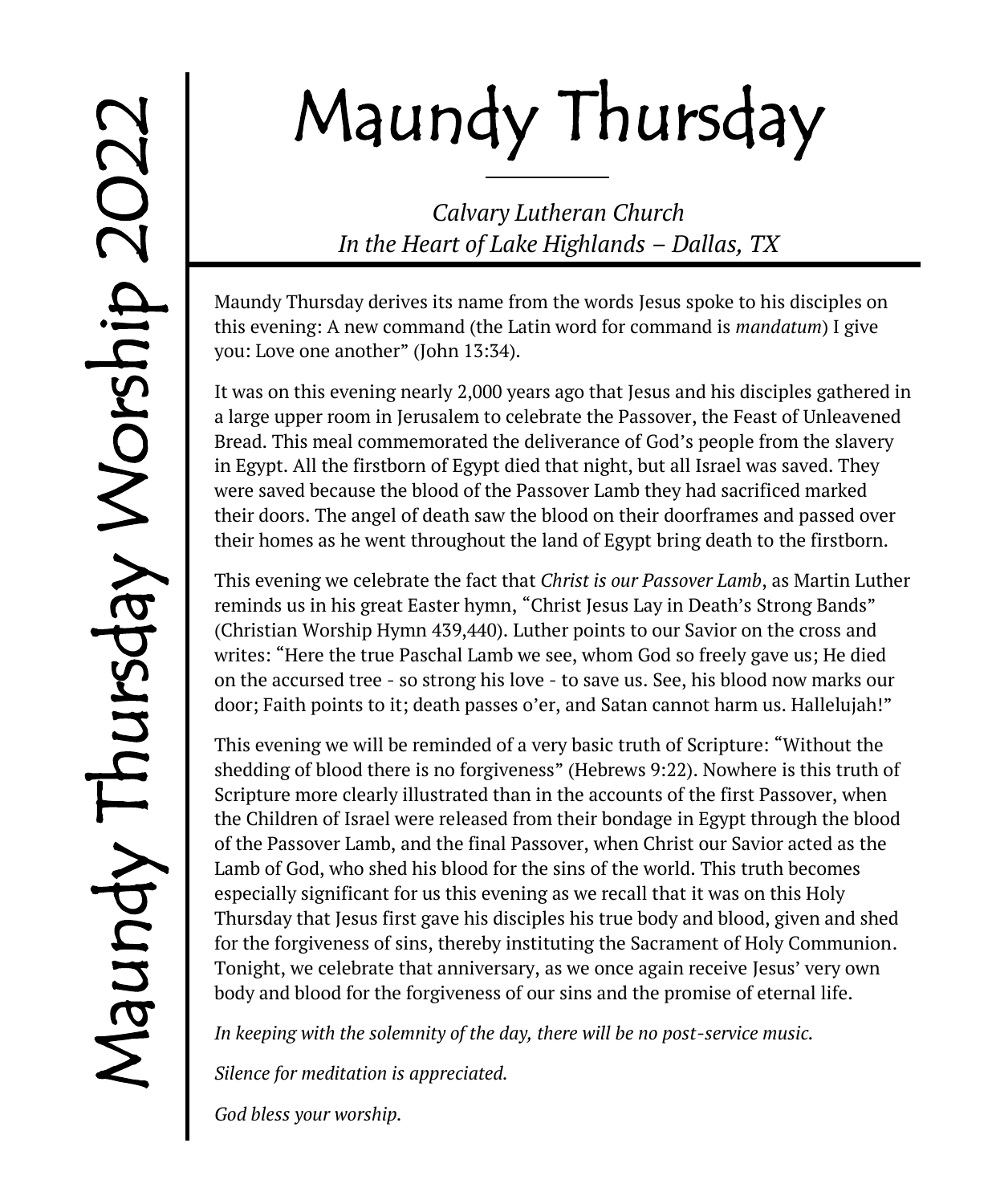

# **Order of Service for MAUNDY THURSDAY**

*After the lighting of the candles, the minister enters in silence.*

#### **A NEW COMMAND A NEW COMMAND John 13:1-15, 34**

#### *STAND*

 $^{10\text{H}N}$  13:1 $\text{It}$  was just before the Passover Festival. Jesus knew that the hour had come for him to leave this world and go to the Father. Having loved his own who were in the world, he loved them to the end.

<sup>2</sup>The evening meal was in progress, and the devil had already prompted Judas, the son of Simon Iscariot, to betray Jesus. <sup>3</sup>Jesus knew that the Father had put all things under his power, and that he had come from God and was returning to God; <sup>4</sup>so he got up from the meal, took off his outer clothing, and wrapped a towel around his waist. <sup>5</sup>After that, he poured water into a basin and began to wash his disciples' feet, drying them with the towel that was wrapped around him.

<sup>6</sup>He came to Simon Peter, who said to him, "Lord, are you going to wash my feet?"

7 Jesus replied, "You do not realize now what I am doing, but later you will understand."

8 "No," said Peter, "you shall never wash my feet."

Jesus answered, "Unless I wash you, you have no part with me."

9 "Then, Lord," Simon Peter replied, "not just my feet but my hands and my head as well!"

 $10$ Jesus answered, "Those who have had a bath need only to wash their feet; their whole body is clean. And you are clean, though not every one of you." <sup>11</sup>For he knew who was going to betray him, and that was why he said not every one was clean.

 $12$ When he had finished washing their feet, he put on his clothes and returned to his place. "Do you understand what I have done for you?" he asked them. <sup>13"</sup>You call me 'Teacher' and 'Lord,' and rightly so, for that is what I am. <sup>14</sup>Now that I, your Lord and Teacher, have washed your feet, you also should wash one another's feet. <sup>15</sup>I have set you an example that you should do as I have done for you...

...<sup>34"</sup>A new command I give you: Love one another. As I have loved you, so you must love one another.

This is the Word of the Lord. **Thanks be to God!**

*BE SEATED*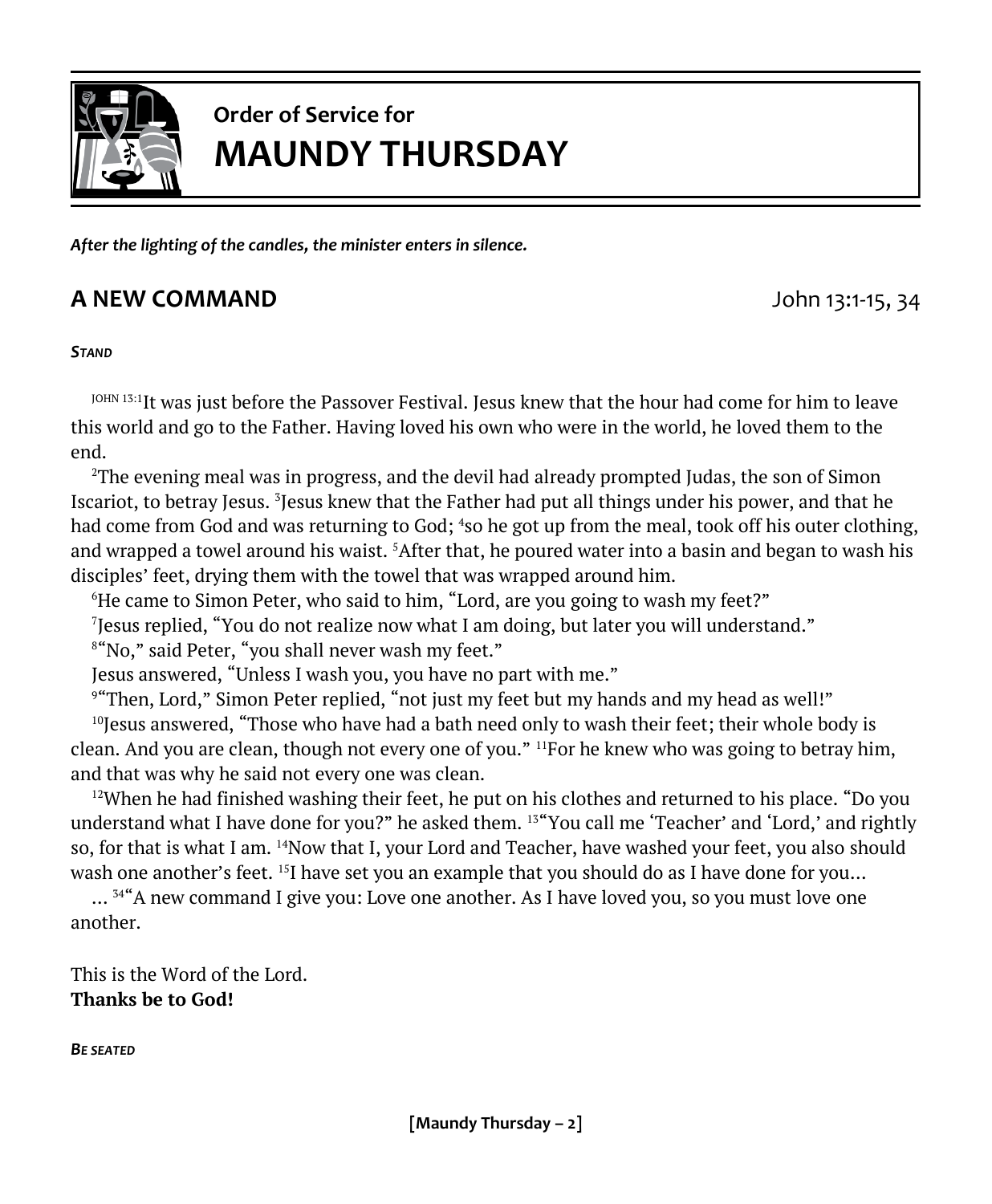

dis

 $\overline{\phantom{a}}$ 

mal

night

when pow'rs of

and

#### **THE MESSAGE** Luke 22:7-20

LUKE 22:7Then came the day of Unleavened Bread on which the Passover lamb had to be sacrificed.  $^8$ Jesus sent Peter and John, saying, "Go and make preparations for us to eat the Passover."  $\,$ 

<sup>9</sup> "Where do you want us to prepare for it?" they asked.

<sup>10</sup>He replied, "As you enter the city, a man carrying a jar of water will meet you. Follow him to the house that he enters, <sup>11</sup>and say to the owner of the house, 'The Teacher asks: Where is the guest room, where I may eat the Passover with my disciples?'  $^{12}$ He will show you a large room upstairs, all furnished. Make preparations there."

 $13$ They left and found things just as Jesus had told them. So they prepared the Passover.

<sup>14</sup>When the hour came, Jesus and his apostles reclined at the table. <sup>15</sup>And he said to them, "I have eagerly desired to eat this Passover with you before I suffer. <sup>16</sup>For I tell you, I will not eat it again until it finds fulfillment in the kingdom of God."

<sup>17</sup>After taking the cup, he gave thanks and said, "Take this and divide it among you. <sup>18</sup>For I tell you I will not drink again from the fruit of the vine until the kingdom of God comes."

1 It was

a

dark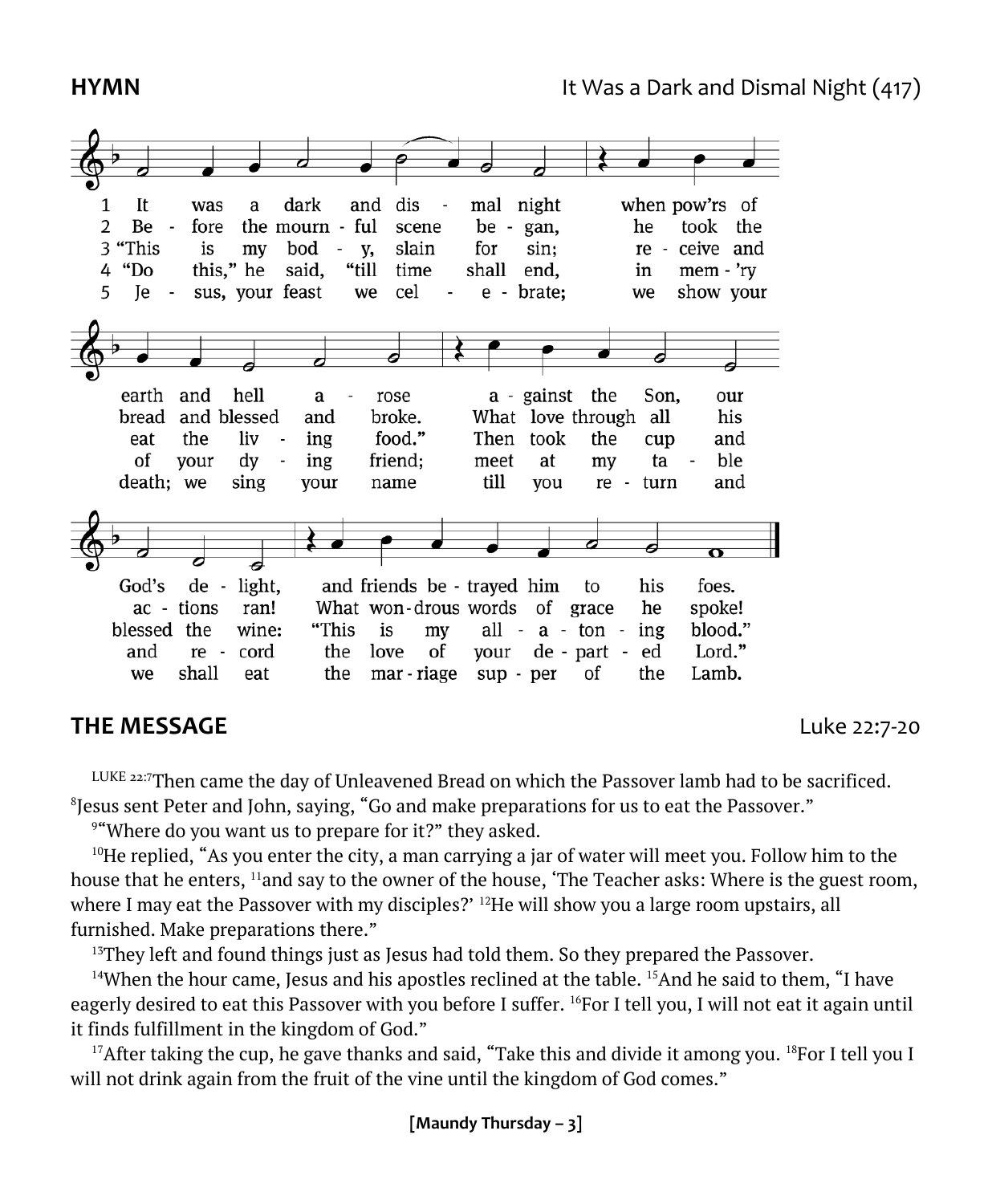<sup>19</sup>And he took bread, gave thanks and broke it, and gave it to them, saying, "This is my body given for you; do this in remembrance of me."

<sup>20</sup>In the same way, after the supper he took the cup, saying, "This cup is the new covenant in my blood, which is poured out for you.

# **Welcome to the Feast of Forgiveness**

*STAND*

#### **CONFESSION OF FAITH**

| We believe in one God, the Father, the Almighty,                       |
|------------------------------------------------------------------------|
| maker of heaven and earth,                                             |
| of all that is, seen and unseen.                                       |
| We believe in one Lord, Jesus Christ, the only Son of God,             |
| eternally begotten of the Father,                                      |
| God from God, Light from Light, true God from true God,                |
| begotten, not made, of one being with the Father.                      |
| Through him all things were made.                                      |
| For us and for our salvation, he came down from heaven,                |
| was incarnate of the Holy Spirit and the virgin Mary,                  |
| and became truly human.                                                |
| For our sake he was crucified under Pontius Pilate.                    |
| He suffered death and was buried,                                      |
| On the third day he rose again in accordance with the Scriptures.      |
| He ascended into heaven and is seated at the right hand of the Father. |
| He will come again in glory to judge the living and the dead,          |
| and his kingdom will have no end.                                      |
| We believe in the Holy Spirit,                                         |
| the Lord, the giver of life,                                           |
| who proceeds from the Father and the Son,                              |
| who in unity with the Father and the Son is worshiped and glorified,   |
| who has spoken through the prophets.                                   |
| We believe in one holy Christian and apostolic Church.                 |
| We acknowledge one baptism for the forgiveness of sins.                |
| We look for the resurrection of the dead                               |
| and the life of the world to come. Amen.                               |
|                                                                        |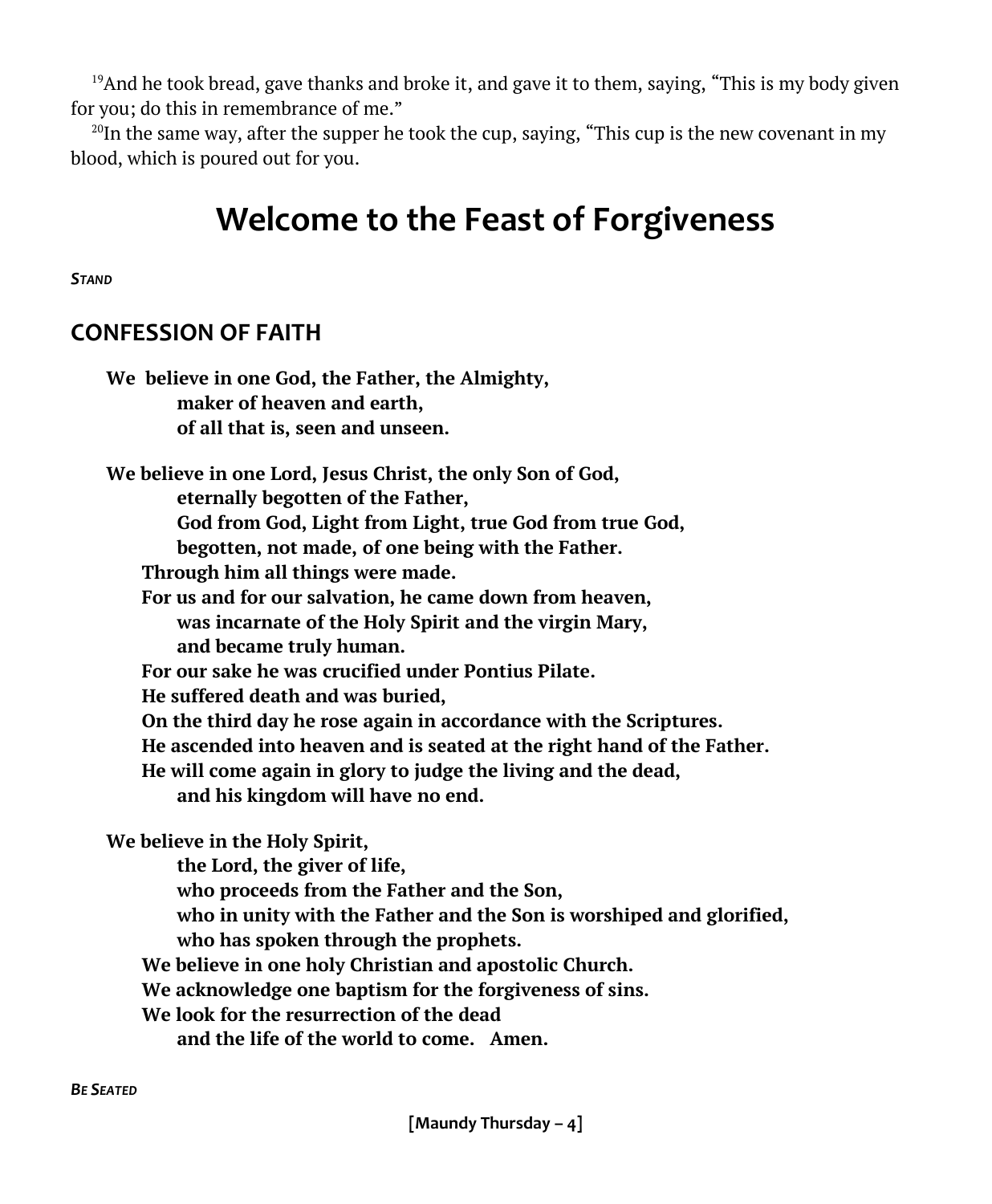### **ANNOUNCEMENTS and MUSICAL OFFERING**

*We appreciate the offerings given to support the work of God's Kingdom here and throughout the world. Offerings can be given in any of four ways:*

- *Set in the offering plate at the back of the sanctuary*
- *On the Calvary website: https://calvarydallas.org/give/*
- *On your phone with the Vanco Mobile Faith Engagement app*
- *Scan the QR code to the right…*



*Give us a record of your visit through our online Connection Card, or by filling out the card in the pew and placing it in the offering plate as you leave. The Connection Card tab can be found at the bottom right of any page of the Calvary website, https://calvarydallas.org or by scanning the code to the left...*

*STAND*

#### **CONFESSION OF SINS**

Our Lord Jesus Christ says, 'If you love me, keep my commands.' And again, 'Unless I wash you, you have no part in me.' Therefore, let us confess our sins to our almighty and merciful Lord, asking him to forgive us.

**Almighty God, merciful Father, I confess to you that I have not loved you with all my heart. In what I have done and left undone, I have pursued my ways instead of your ways. I have not loved my brothers and sisters as myself. For this I deserve your punishment both now and in eternity.** 

**I am truly sorry for my sins. I repent of them. I beg for your mercy, O Lord.** 

#### *Silence for meditation*

The almighty God has been merciful to us and has sent his Son to die for all. For his sake, God forgives our sins and calls us from darkness to his marvelous light. Therefore, as a called servant of Christ and by his authority, I forgive you all your sins in the name of the Father and of the Son  $+$  and of the Holy Spirit.

**Amen.** 

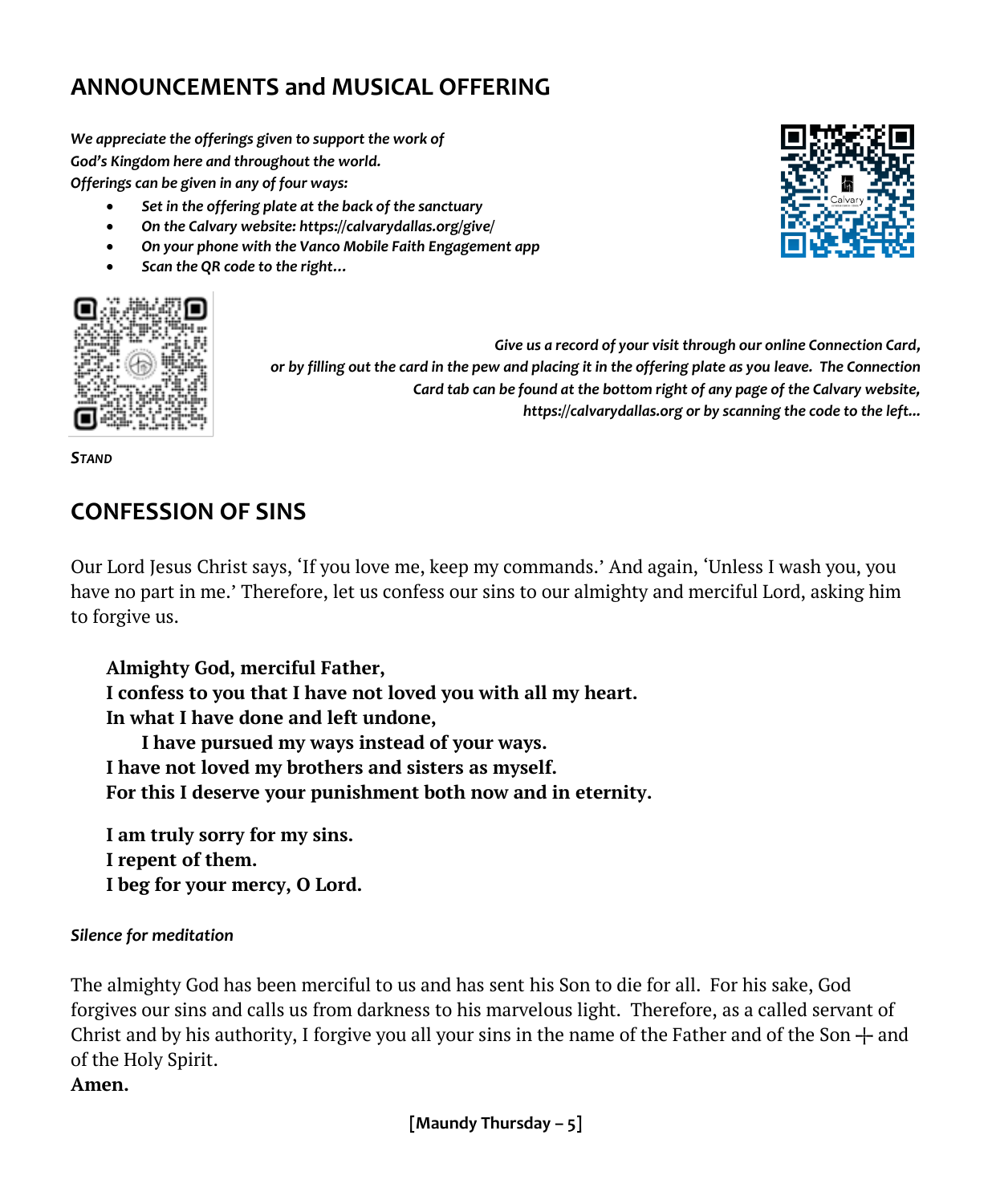#### **EXHORTATION**

Our Lord Jesus Christ has forgiven us and reconciled us to God and has promised us the power to forgive and love each other. Relying on his promise, therefore, be reconciled with one another.

**Brothers and sisters, may the peace of Christ rule in our hearts, in our words, and in our actions.**

#### **PRAYER OF THE DAY**

Let us pray. Lord Jesus Christ, in the Sacrament of Holy Communion you give us your true body and blood as a remembrance of your suffering and death on the cross. Grant us so firmly to believe your words and promise that we may always partake of this Sacrament to our eternal good, for you live and reign with the Father and the Holy Spirit, one God, now and forever. **Amen.**

*BE SEATED*

#### **THE FIRST PASSOVER** Exodus 12:1-14

 $EXODUS 12:1$ The LORD said to Moses and Aaron in Egypt,  $2$ "This month is to be for you the first month, the first month of your year. <sup>3</sup>Tell the whole community of Israel that on the tenth day of this month each man is to take a lamb for his family, one for each household. <sup>4</sup> If any household is too small for a whole lamb, they must share one with their nearest neighbor, having taken into account the number of people there are. You are to determine the amount of lamb needed in accordance with what each person will eat. <sup>5</sup>The animals you choose must be year-old males without defect, and you may take them from the sheep or the goats. <sup>6</sup>Take care of them until the fourteenth day of the month, when all the members of the community of Israel must slaughter them at twilight. <sup>7</sup>Then they are to take some of the blood and put it on the sides and tops of the doorframes of the houses where they eat the lambs. <sup>8</sup>That same night they are to eat the meat roasted over the fire, along with bitter herbs, and bread made without yeast. <sup>9</sup>Do not eat the meat raw or boiled in water, but roast it over a fire—with the head, legs and internal organs.  $^{10}$ Do not leave any of it till morning; if some is left till morning, you must burn it. <sup>11</sup>This is how you are to eat it: with your cloak tucked into your belt, your sandals on your feet and your staff in your hand. Eat it in haste; it is the LORD's Passover.

<sup>12"</sup>On that same night I will pass through Egypt and strike down every firstborn of both people and animals, and I will bring judgment on all the gods of Egypt. I am the LORD. <sup>13</sup>The blood will be a sign for you on the houses where you are, and when I see the blood, I will pass over you. No destructive plague will touch you when I strike Egypt.

<sup>14"</sup>This is a day you are to commemorate; for the generations to come you shall celebrate it as a festival to the LORD—a lasting ordinance.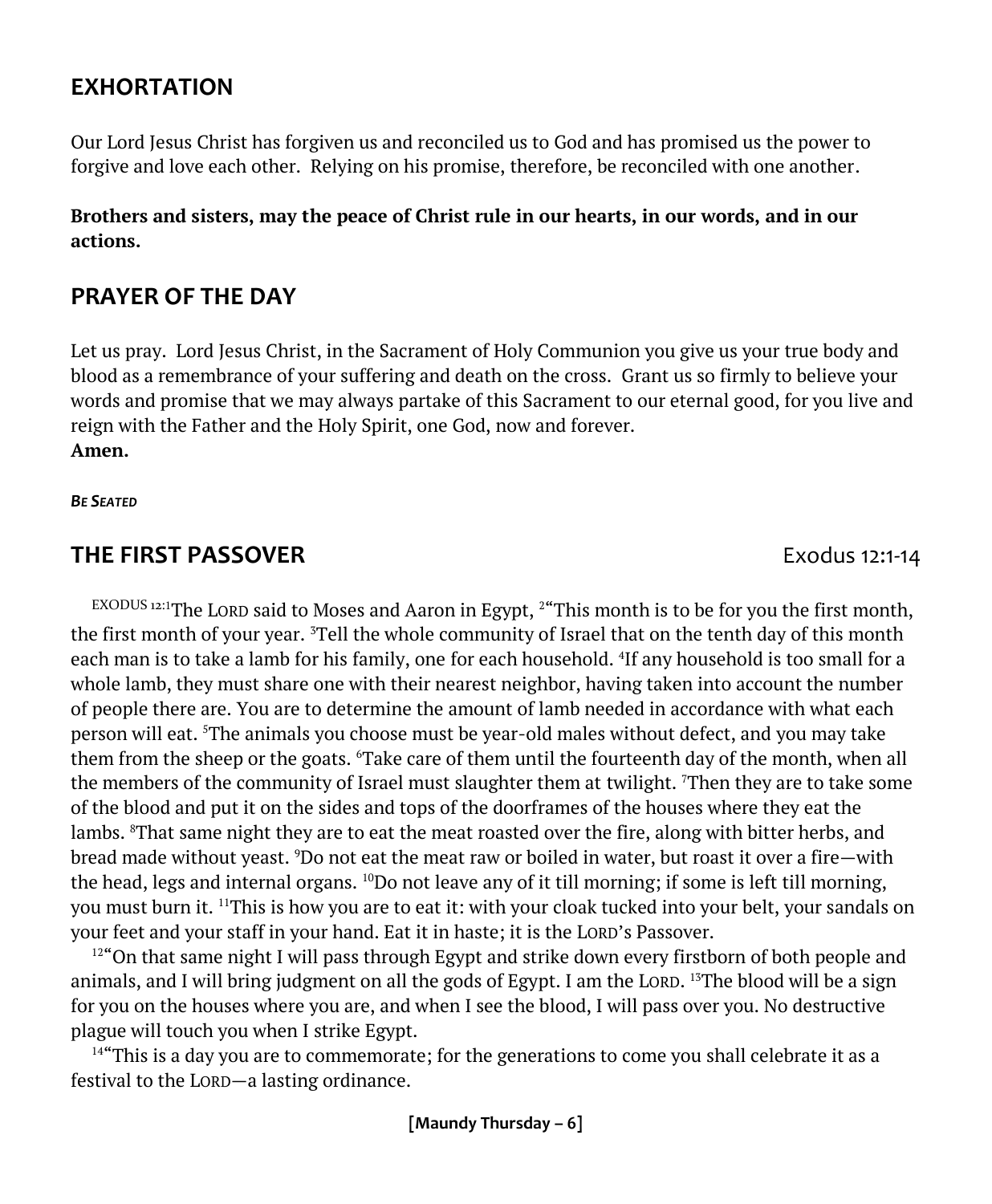#### **HOLY, HOLY, HOLY** *(Sanctus)*



#### **THE FINAL PASSOVER** Matthew 26:26-29

MATTHEW 26:26While they were eating, Jesus took bread, and when he had given thanks, he broke it and gave it to his disciples, saying, "Take and eat; this is my body."

 $27$ Then he took a cup, and when he had given thanks, he gave it to them, saying, "Drink from it, all of you. <sup>28</sup>This is my blood of the covenant, which is poured out for many for the forgiveness of sins. <sup>29</sup>I tell you, I will not drink from this fruit of the vine from now on until that day when I drink it new with you in my Father's kingdom."

The peace of the Lord be with you always. **Amen.**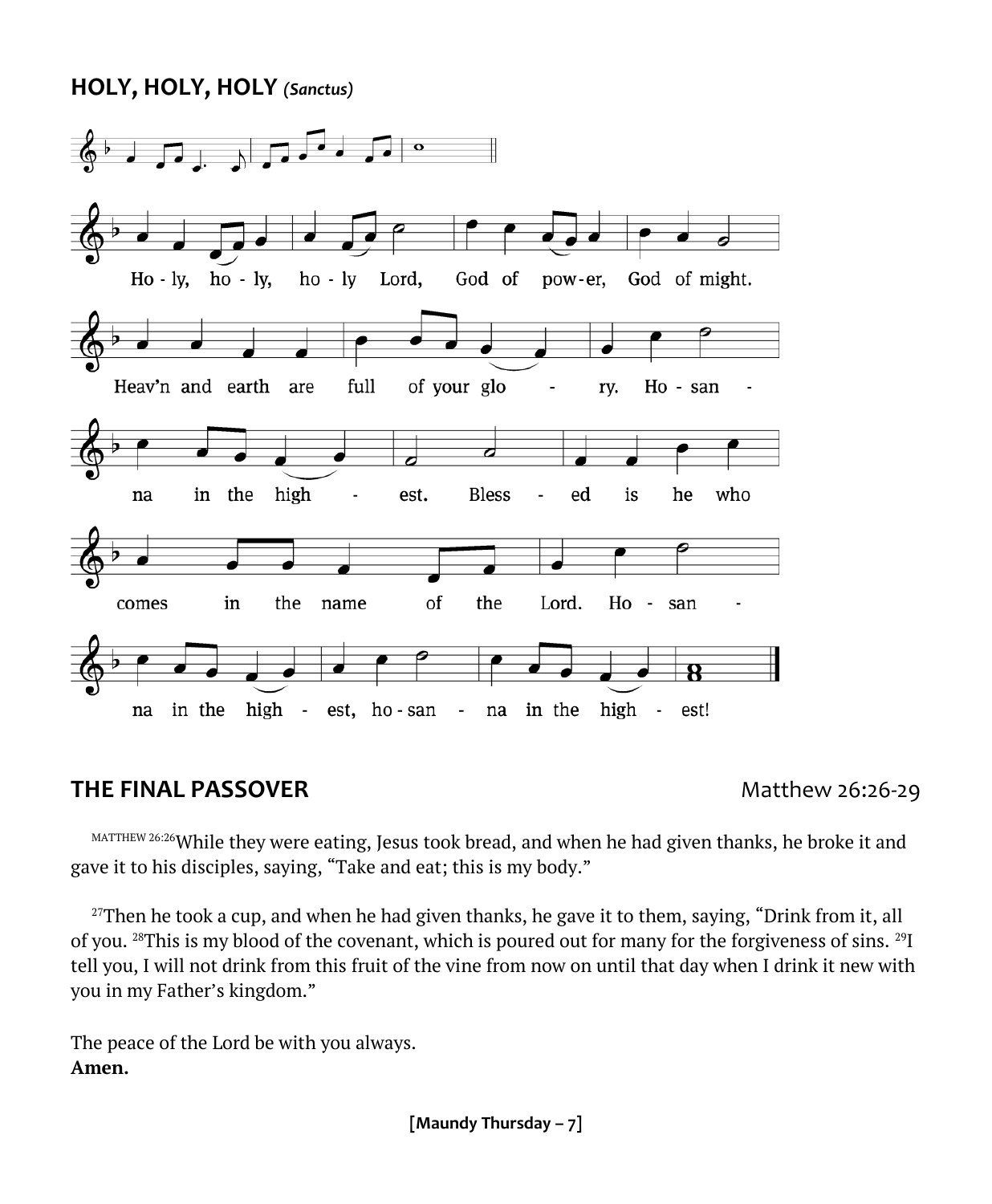#### **O CHRIST, LAMB OF GOD** *(Agnus Dei)*



#### **DISTRIBUTION**

*The Scriptures teach that the celebration of the Lord's Supper connects us intimately with Christ and with one another as Christians who are united around a common confession of faith. Therefore, we ask that only those who are members of Calvary or churches within our fellowship come forward to receive the Lord's Supper.*

**[Maundy Thursday – 8]**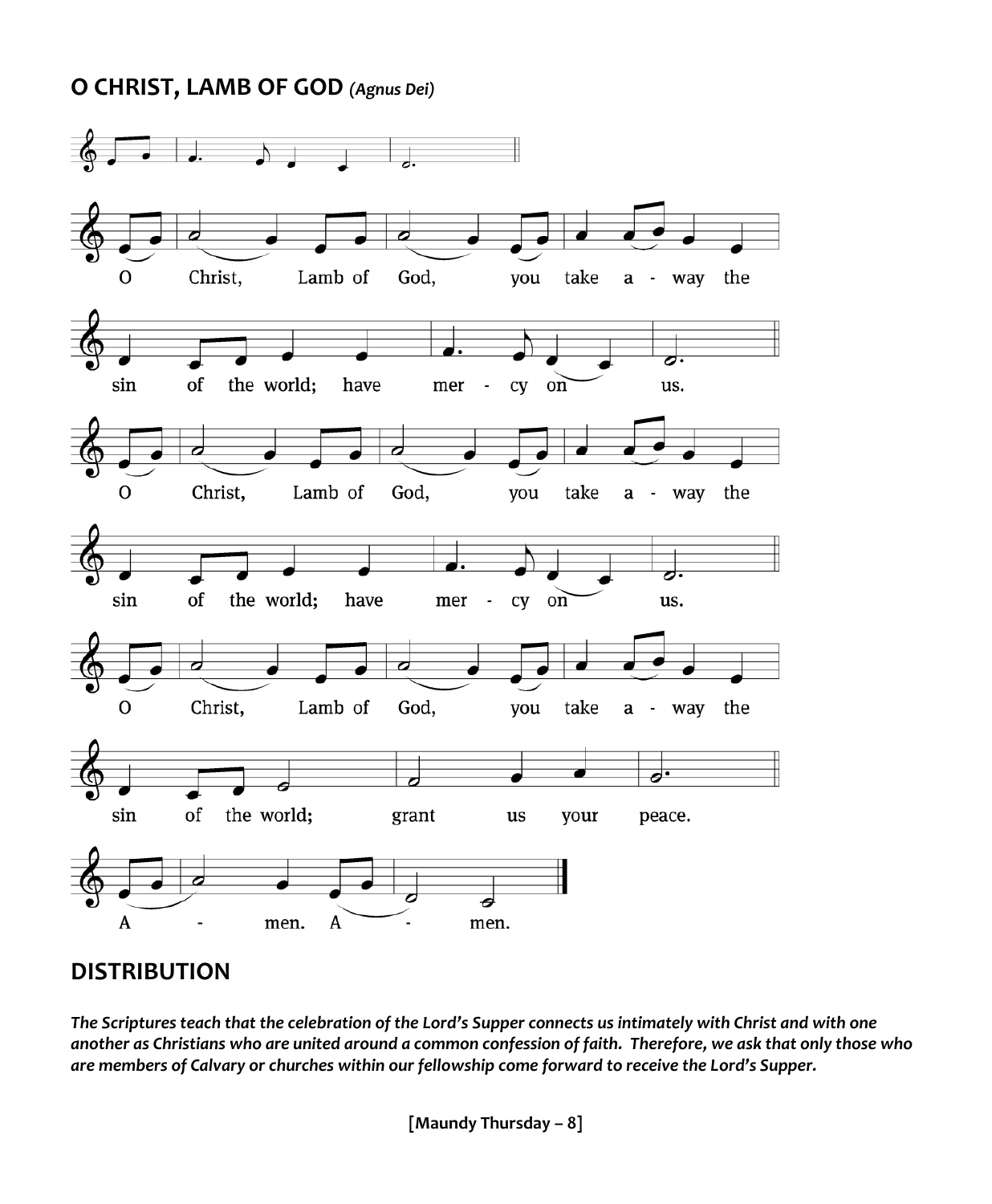*The congregation is invited to sing the refrain. The congregation is invited to join the cantor for the verses.*

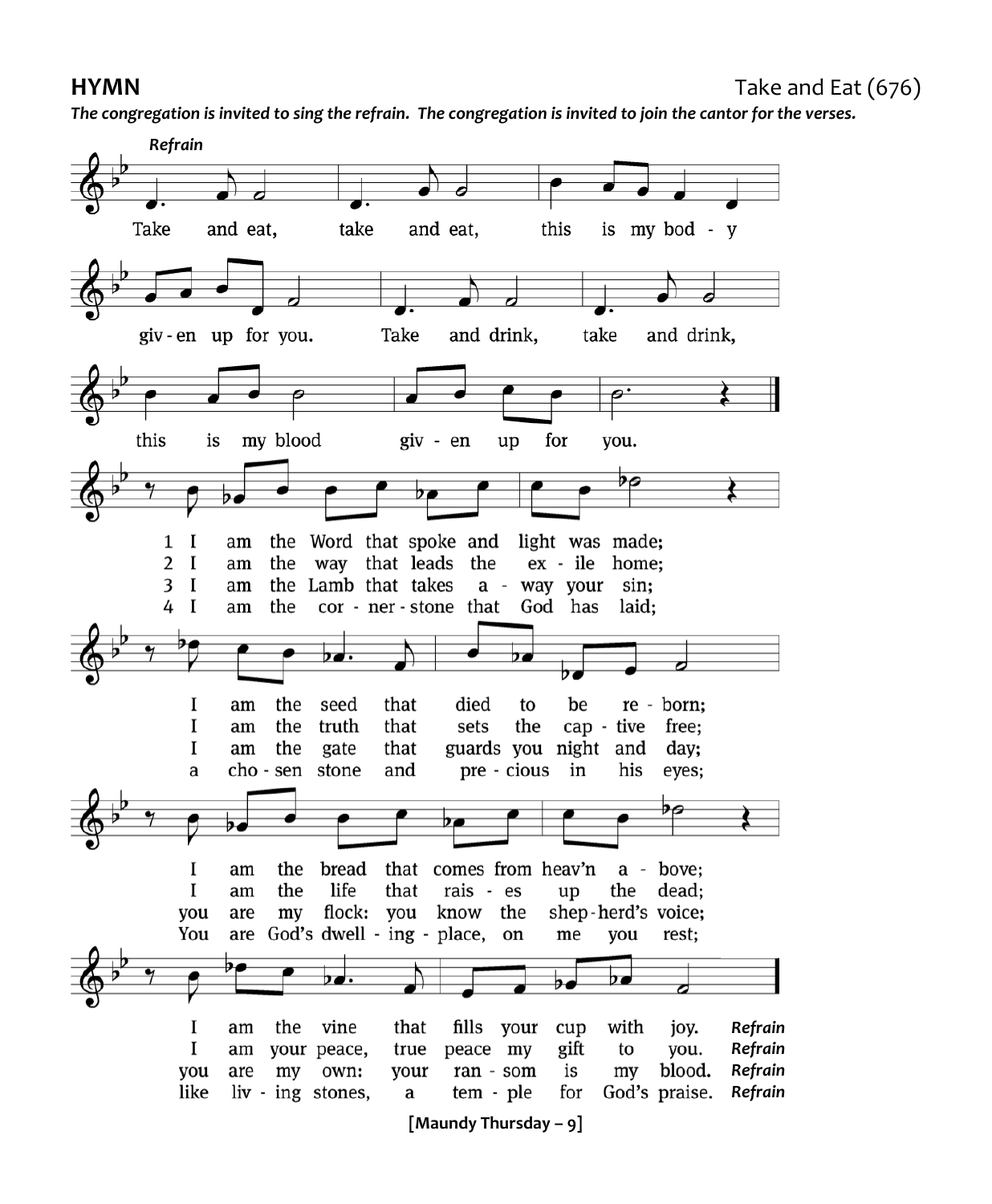- 5 I am the light that came into the world; I am the light that darkness cannot hide; I am the Morning Star that never sets; lift up your face, in you my light will shine. *Refrain*
- 6 I am the first and last, the Living One; I am the Lord who died that you might live; I am the bridegroom, this my wedding song; you are my bride, come to the marriage feast. *Refrain*

*Following the DISTRIBUTION, please remain seated for the Great Litany.*

#### **THE GREAT LITANY**

#### *Prayer of Approach to God*

O God the Father, Creator of heaven and earth, **Have mercy on us.**

O God the Son, Redeemer of the world, **Have mercy on us.**

O God the Holy Spirit, advocate and guide, **Have mercy on us.**

Holy, blessed, and glorious Trinity, three persons in one God, **Have mercy on us.**

#### *Prayer for Deliverance*

Remember not, Lord Christ, our offenses nor the offenses of our forebears. Spare us, good Lord; spare your people, whom you have redeemed with your precious blood. **Spare us, good Lord.**

From all spiritual blindness; from pride, vainglory, and hypocrisy; from envy, hatred, and malice; and from all lack of charity, **Good Lord, deliver us.**

From all deadly sin and from the deceits of the world, the flesh, and the devil, **Good Lord, deliver us.**

**[Maundy Thursday – 10]**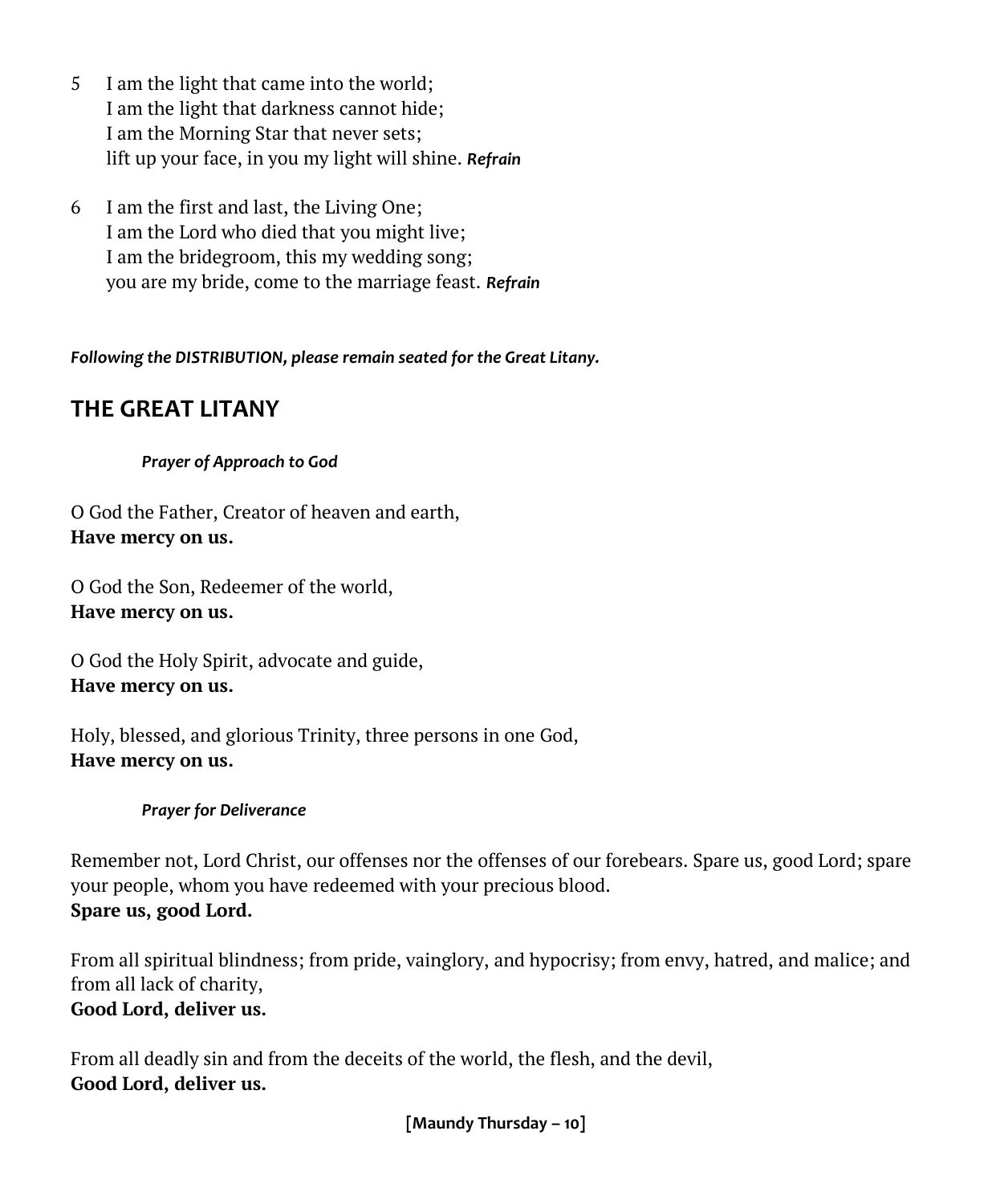From all false doctrine, heresy, and schism; from hardness of heart and contempt for your Word and your will,

#### **Good Lord, deliver us.**

From earthquake and tempest; from drought, fire, and flood; from civil strife and violence; from war and murder; and from dying suddenly and unprepared, **Good Lord, deliver us.**

#### *Prayer Recalling Christ's Saving Work*

By the mystery of your holy incarnation; by your baptism, fasting, and temptation; and by your proclamation of the kingdom,

#### **Good Lord, deliver us.**

By your bloody sweat and bitter grief, by your cross and suffering, and by your precious death and burial,

#### **Good Lord, deliver us.**

By your mighty resurrection, your glorious ascension, and by the coming of the Holy Spirit, **Good Lord, deliver us.**

In our times of trouble or prosperity, in the hour of death, and on the day of judgment, **Good Lord, deliver us.**

Receive our prayers, O Lord our God. **Hear us, good Lord.**

#### *Prayer for the Church*

Govern and direct your holy Church, fill it with love and truth, and grant it that unity which is according to your will. **Hear us, good Lord.**

#### Enlighten all ministers with true knowledge and understanding of your Word, that by their preaching and living they may declare it clearly and show its truth. **Hear us, good Lord.**

Encourage and prosper your servants who spread the gospel in all the world, and send out laborers into the harvest.

**Hear us, good Lord.**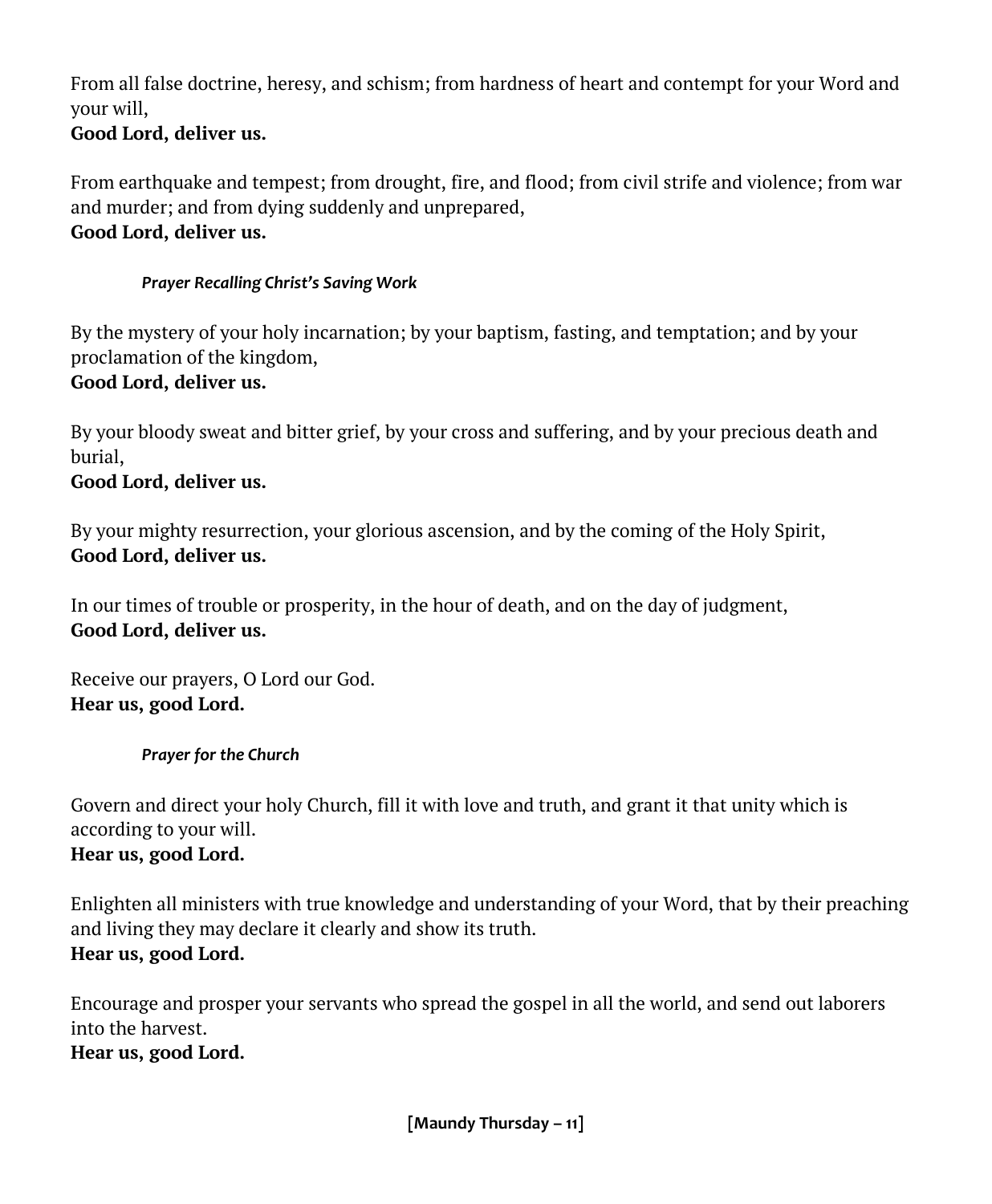Bless and keep your people, that all may find and follow their true vocation and ministry. **Hear us, good Lord.**

Give us hearts to love and revere you, that we may live according to your commandments. **Hear us, good Lord.**

To all your people, give grace to receive your Word and to bring forth the fruits of the Spirit. **Hear us, good Lord.**

Strengthen those who stand firm in the faith, encourage the fainthearted, raise up those who fall, and finally give us the victory. **Hear us, good Lord.**

#### *Prayer for Our Country*

Rule the hearts of your servants, the president of the United States, and all others in authority, that they may do justice, love mercy, and walk in the ways of truth. **Hear us, good Lord.**

Bless and defend all who strive for our safety and protection, and shield them in all dangers and adversities.

#### **Hear us, good Lord.**

Grant wisdom and insight to those who govern us and to judges and magistrates the grace to execute justice with mercy. **Hear us, good Lord.**

#### *Prayer for All People*

To all nations grant unity and peace, and to all people give clothing, food, and shelter. **Hear us, good Lord.**

Grant us abundant harvests, strength and skill to conserve the resources of the earth, and wisdom to use them well. **Hear us, good Lord.**

Enlighten with your Spirit all who teach and all who learn. **Hear us, good Lord.**

Come to the help of all who are in danger, necessity, and trouble; protect all who travel by land, air, or water; and show your pity on all prisoners and captives. **Hear us, good Lord.**

**[Maundy Thursday – 12]**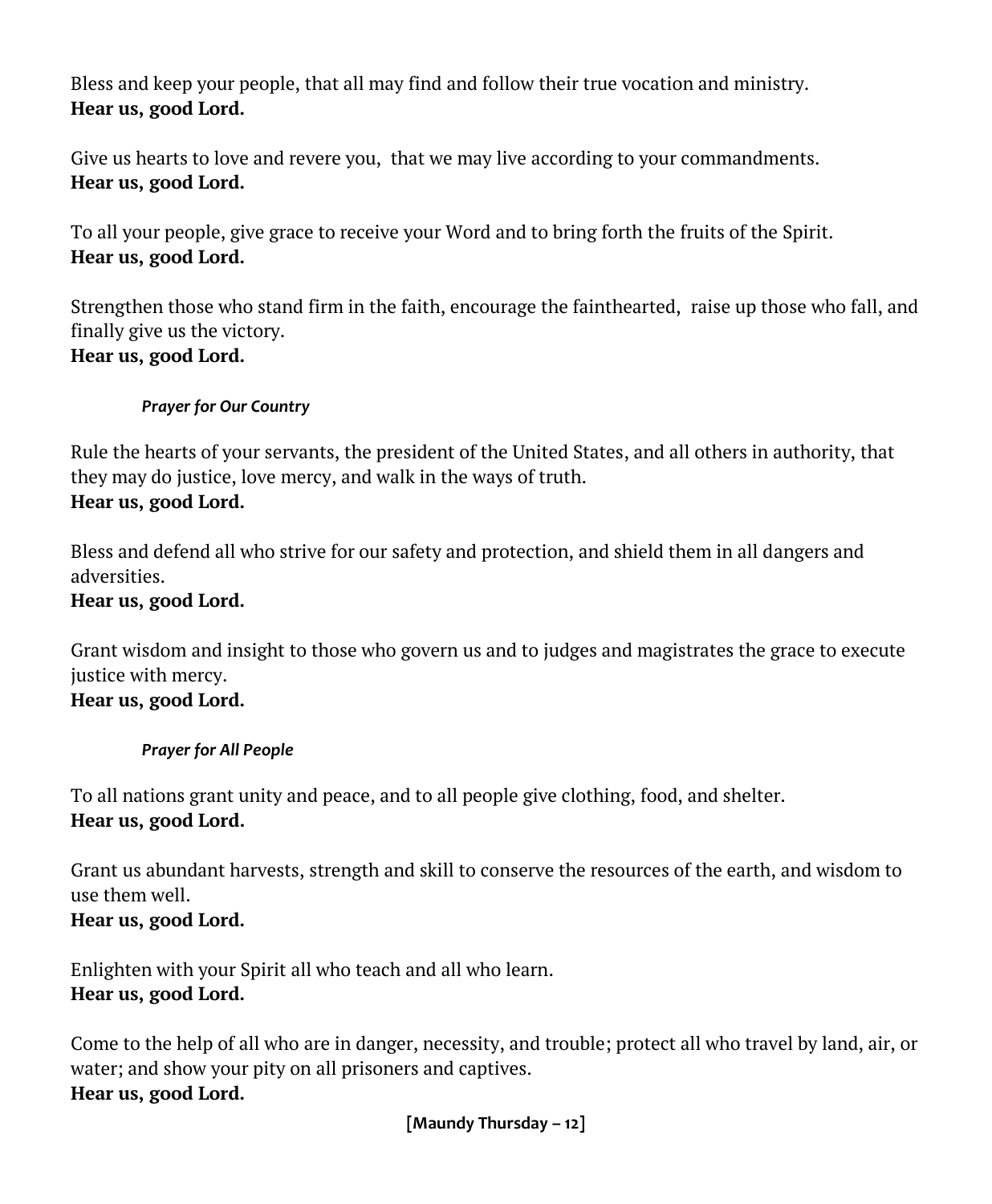Strengthen and preserve all women who are in childbirth and all young children, and comfort the aged, the bereaved, and the lonely. **Hear us, good Lord.**

Defend and provide for the widowed and the orphaned, the refugees and the homeless, the unemployed, and all who are desolate and oppressed. **Hear us, good Lord.**

Heal the sick in body or mind, and give skill and compassion to all who care for them. **Hear us, good Lord.**

Grant us true repentance, forgive our sins, and strengthen us by your Holy Spirit to amend our lives according to your Holy Word. **Hear us, good Lord.**

*Concluding Prayer*

Son of God, we ask you to hear us. **Son of God, we ask you to hear us.**

Lamb of God, you take away the sin of the world; **Have mercy on us.**

Lamb of God, you take away the sin of the world; **Have mercy on us.**

Lamb of God, you take away the sin of the world; **Grant us peace.**

Lord, have mercy on us. **Christ, have mercy on us.**

Lord, have mercy on us.

#### **THE LORD'S PRAYER and PRAYER**

**Our Father in heaven, hallowed be your name, your kingdom come, your will be done on earth as in heaven. Give us today our daily bread. Forgive us our sins, as we forgive those who sin against us. Lead us not into temptation, but deliver us from evil. For the kingdom, the power, and the glory are yours now and forever. Amen.**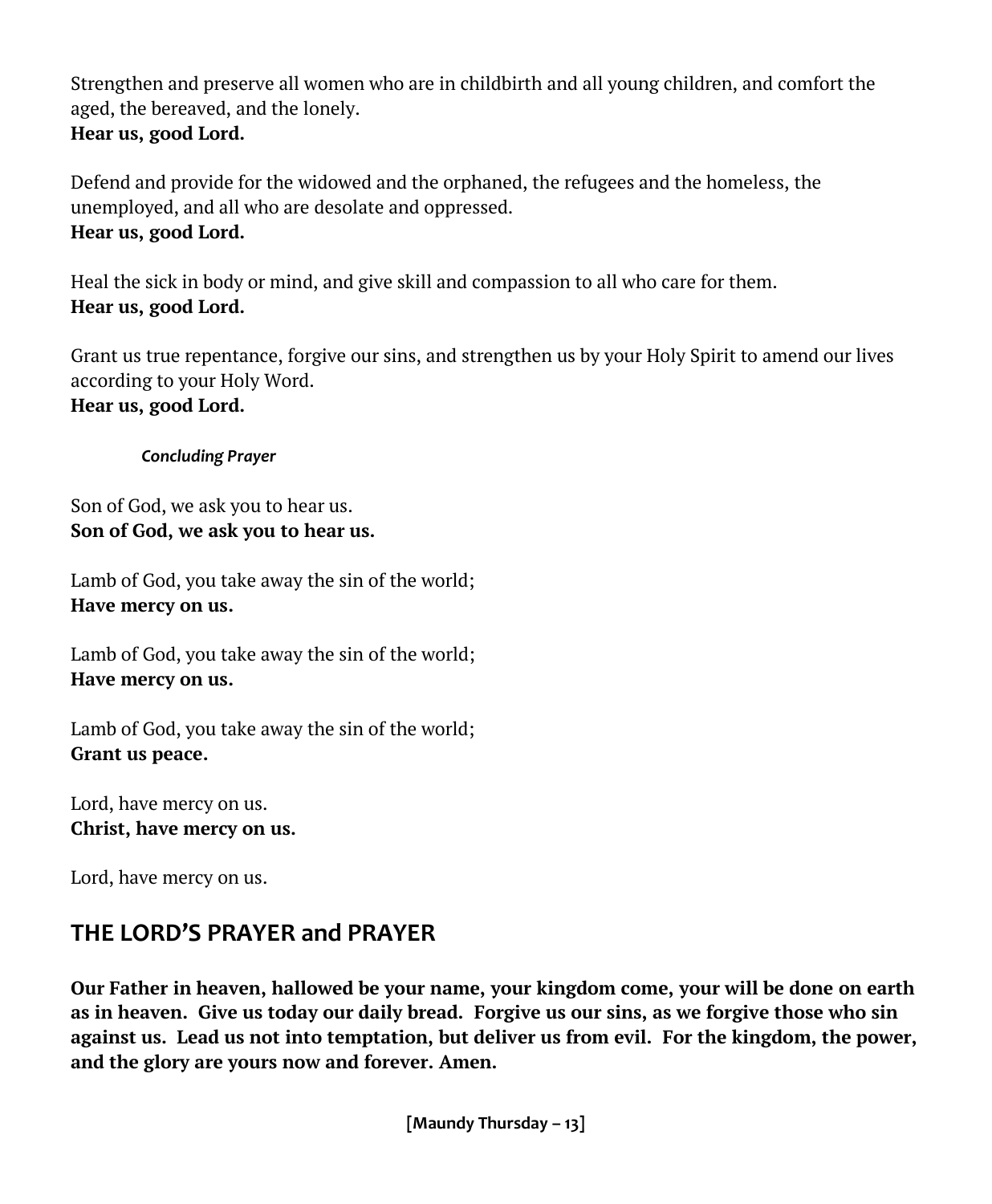Almighty God, you have given us grace at this time with one accord to make our common supplication to you, and you have promised through your beloved Son that when two or three are gathered together in his name, you will be with them. Fulfill now, O Lord, our desires and petitions as may be best for us, granting us in this world knowledge of your truth and in the ages to come, life everlasting. **Amen.**

#### **READING** Matthew 26:30

MATTHEW 26:30 When they had sung a hymn, they went out to the Mount of Olives.

**Jesus, I will ponder now on your holy passion; with your Spirit me endow for such meditation. Grant that I in love and faith may the image cherish of your suff'ring, pain, and death that I may not perish.**

MATTHEW 26:36Then Jesus went with his disciples to a place called Gethsemane, and he said to them, "Sit here while I go over there and pray." <sup>37</sup>He took Peter and the two sons of Zebedee along with him, and he began to be sorrowful and troubled. <sup>38</sup>Then he said to them, "My soul is overwhelmed with sorrow to the point of death. Stay here and keep watch with me."

<sup>39</sup>Going a little farther, he fell with his face to the ground and prayed, "My Father, if it is possible, may this cup be taken from me. Yet not as I will, but as you will."

 $40$ Then he returned to his disciples and found them sleeping. "Couldn't you men keep watch with me for one hour?" he asked Peter. <sup>41</sup>"Watch and pray so that you will not fall into temptation. The spirit is willing, but the flesh is weak."

 $42$ He went away a second time and prayed, "My Father, if it is not possible for this cup to be taken away unless I drink it, may your will be done."

 $43$ When he came back, he again found them sleeping, because their eyes were heavy.  $44$ So he left them and went away once more and prayed the third time, saying the same thing.

<sup>45</sup>Then he returned to the disciples and said to them, "Are you still sleeping and resting? Look, the hour has come, and the Son of Man is delivered into the hands of sinners. <sup>46</sup>Rise! Let us go! Here comes my betrayer!"

 $47$ While he was still speaking, Judas, one of the Twelve, arrived. With him was a large crowd armed with swords and clubs, sent from the chief priests and the elders of the people. <sup>48</sup>Now the betrayer had arranged a signal with them: "The one I kiss is the man; arrest him." <sup>49</sup>Going at once to Jesus, Judas said, "Greetings, Rabbi!" and kissed him.

<sup>50</sup>Jesus replied, "Do what you came for, friend."

Then the men stepped forward, seized Jesus and arrested him…

…56Then all the disciples deserted him and fled.

**[Maundy Thursday – 14]**

#### **READING** Matthew 26:36-50,56

**HYMN** Jesus, I Will Ponder Now (420, st. 1)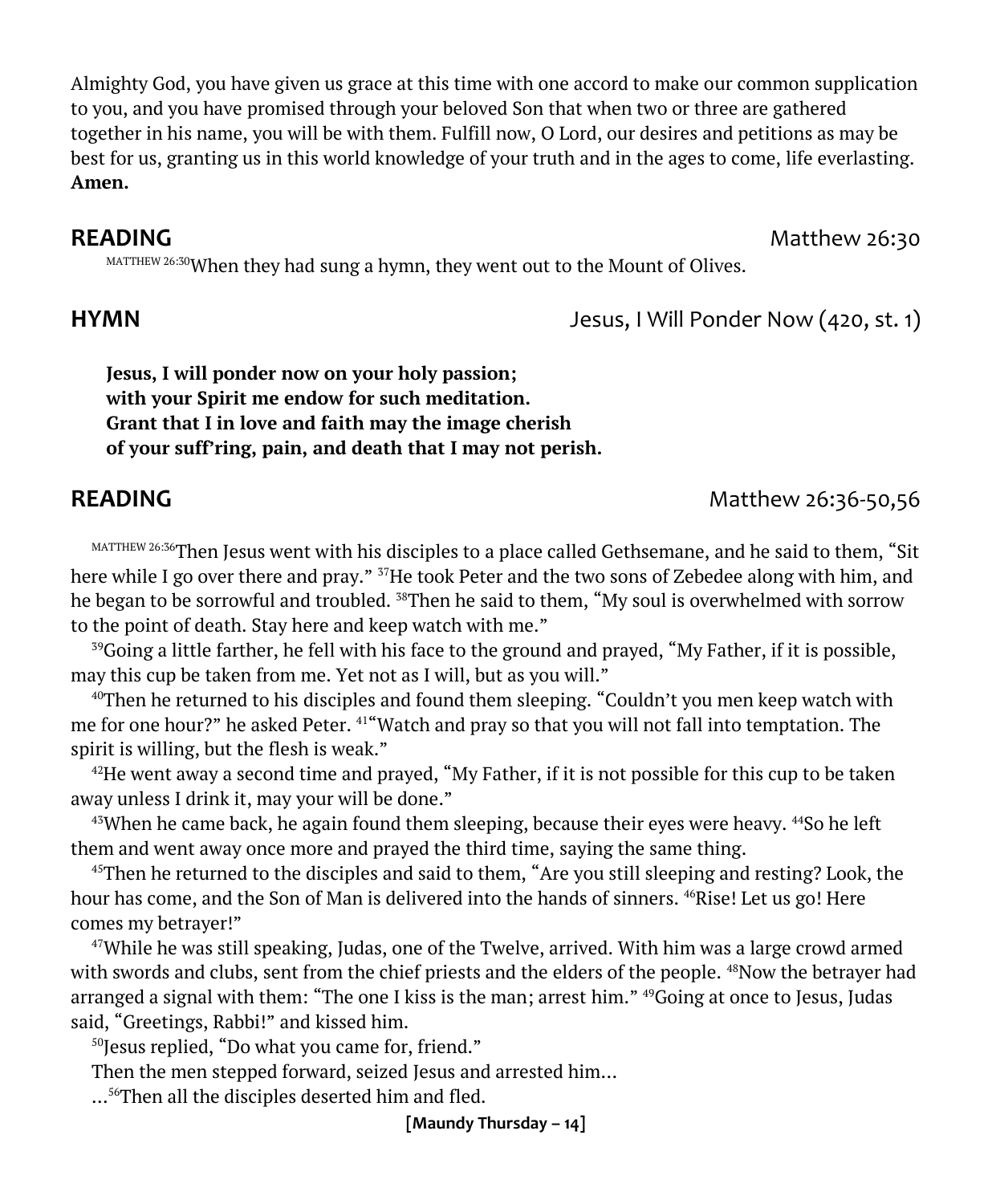#### **THE STRIPPING OF THE ALTAR Properties and the STRIPPING OF THE ALTAR**

*The stripping of the altar symbolizes the desertion by the disciples and the impending stripping of Jesus' body (John 19:23). We are reminded of the humility and suffering that our Savior was about to endure on our behalf.*

*Sung by cantor (verses) and congregation (refrain)* 



*O Lord, the God who saves me, day and night I cry out before you. May my prayer come before you; turn your ear to my cry. For my soul is full of trouble and my life draws near the grave. I am counted among those who go down to the pit; I am like a man without strength. I am set apart with the dead, like the slain who lie in the grave, whom you remember no more, who are cut off* 

*from your care.* 

#### *Refrain*

*You have put me in the lowest pit, in the darkest depths. You have taken from me my closest friends and have made repulsive to them.* 

#### *Refrain*

*Your wrath lies heavily upon me; you have overwhelmed me with all your waves. I am confined and cannot escape; my eyes are dim with grief.* 

#### *Refrain*

*I call to you, O Lord, every day; I spread out my hands to you. Is your love declared in the grave, your faithfulness in Destruction?* 

#### *Refrain*

*Do you show your wonders to the dead? Do those who are dead rise up and praise you? Are your wonders known in the place of darkness, or your righteous deeds in the land of oblivion?* 

#### *Refrain*